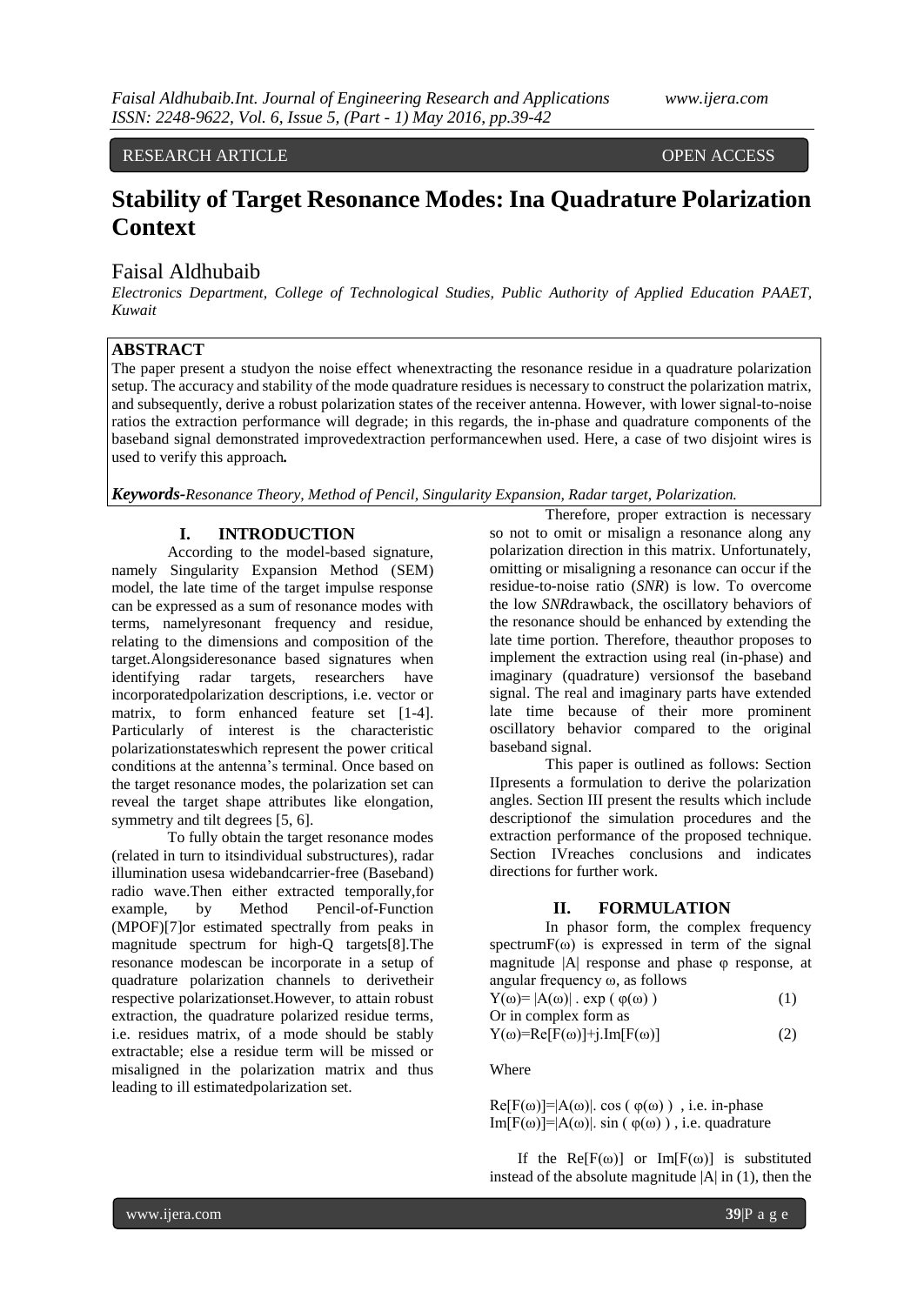new magnitude spectrum will have the shape of  $|A(\omega)\cos(\varphi)|$  or  $|A(\omega)\sin(\varphi)|$  spectrums.

Then by applying a Fourier Transformer operator  $F^1$ (.) to Y(),  $Y_{\text{re}}$ () and Y<sub>im</sub>(), the temporal baseband responses $y(t)$ ,  $y_{re}(t)$  and  $y_{im}(t)$  are obtained.<br>For a quadrature polarization directions in a quadrature polarization directionsin orthogonal linear basis, e.g. (*h,v*), the temporal baseband responses in a quadrature set  $\mathbf{v}(t_0)$ , forms a  $R^{2x2}$  matrix, and according to SEM model will be expressed as follows

$$
\mathbf{y}(t_o) = \sum_{n=1}^{M} \mathbf{C}_n e^{-(\sigma_n + j\omega_n)t_o}
$$
(3)

Such that

$$
\mathbf{C}_n = \begin{bmatrix} c_n^{hh} & c_n^{hv} \\ c_n^{vh} & c_n^{vv} \end{bmatrix} \tag{4}
$$

Here  $t_o > T_L$ , and  $T_L$  denotes the late time onset after which the incident wave has totally passed the target. The mode terms  $\sigma$ ,  $\omega$  and  $c$  denote the: damping factor*,* resonant frequency and complex residue. The modal order *M* gives the number of modes presumably excited. The subscripts denote the transmitter and receiver polarization directions, where *hh* and *vv* denote the co-polarized scattering directions or channels, while *vh* and *hv* denote the cross-polarized scattering channels (reciprocal for monostatic case).

#### **III. SIMULATION& RESULTS**

For this purpose, a set of two disjoint and parallel wiresis used to validate this. The longer one is 100 units of length and rotated  $10^{\circ}$  from a reference axis, whereas the shorter one is 50 units of length, separated from the longer wire by 20 units of length and rotated  $40^{\circ}$ . In general, the plane wave direction is set normal to the wires, where the simulated backscattered data were generated in frequency-domain by method of moments algorithm (MoM) using FEKO [9].

#### **3.1** Temporal and spectral domains

Firstly, signals are corrupted by additive white gaussian noise assuming the signal power in each channel is 0dBW, i.e. this is not a case of background noise.Secondly, the signals are filtered by a Gaussian window to create the effect of a Gaussian shaped impulse,and then the frequency spectrum is transformed to the time-domain by Fourier Transform operator  $F^1$ (.). As depicted in [Fig.1](#page-1-0) and [Fig.2f](#page-2-0)or two cases of high and low *SNR*, the signals *y* and  $y_{re}$  withrespective Y and  $Y_{re}$  as insets are shown. Comparing both signalsin time domain, it is noted that *yre*demonstrats better oscillatory bevaviour as the late time portion extends beyond 150 units timewithlesser damping

effect. While in the frequency domain,  $Y_{\text{re}}$  has more localized spectrum,i.e. high Q-peaks.

## **3.2 Residue extraction vs. noise: accuracy and stability**

Initially, the residue terms of the resonance modes are extracted by applying the MPOF to the FFT time signal $F<sup>-1</sup>(.)$  as depicted in [Fig.3a](#page-2-1)nd [Fig.4f](#page-2-2)or the three set of signals. In [Fig.3](#page-2-1) with *SNR=60dB,*the residues terms of the quadrature channels are well aligned at each resonant frequency. In comparison, the  $y_{re}$  and  $y_{im}$  signals have stronger residues, i.e. more stability, as they are more extended in time, moreover, the residuesstrength and location patternsare similar for all signal as resides in the HH are the strongest while in VV are the weakest, subsequently, reflecting the polarization state of the mode. In [Fig.4](#page-2-2) with *SNR*=0dB, the residues strength pattern is less affected compared by the effect on their location pattern.

[Table I,](#page-2-3) [Table IIa](#page-3-1)nd Table IIIpresent the accuracy results of extraction for the temporal baseband responses $y(t)$ ,  $y_{re}(t)$  and  $y_{im}(t)$  with *SNR*levelfrom-5dB to 30dB. The accuracy is quantified by how much (in a percentage) the reconstructed signal (from the estimated modes) resemble the original signal. The results show that the modes terms in *yre*and *yim* signals are overall more accurate compared to the baseband signal.



<span id="page-1-0"></span>**Fig.1.** The temporal and spectral responsesofsignal *y*(*t*) vs. *SNR*level.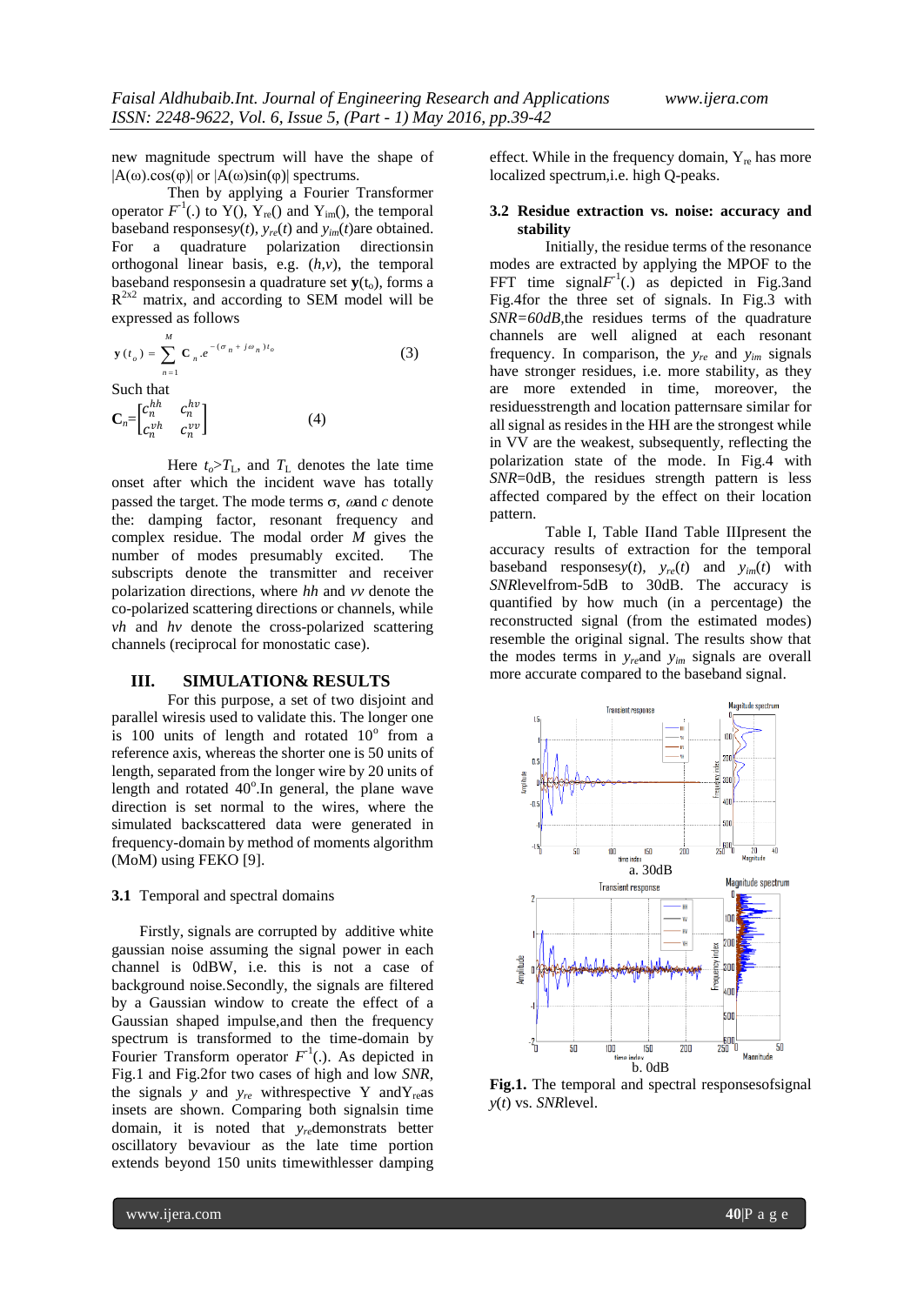

<span id="page-2-0"></span>**Fig.2.**The temporal and spectral responses of signal *yre*(*t*) vs.*SNR*level*.*



<span id="page-2-1"></span>**Fig.3.**The residue distribution with 60dB *SNR*for  $(a) f^{\mathbf{1}}(\mathbf{Y}(f))), (b) f^{\mathbf{1}}(\text{Re}[\mathbf{Y}(f)])$  and  $(c) f^{\mathbf{1}}(\text{Im}[\mathbf{Y}(f)])$ .



<span id="page-2-2"></span>**Fig.4.**The residue distribution with 0dB *SNR*for (a)  $f^1(Y(f))$ , (b)  $f^1(Re[Y(f)])$  and (c)  $f^1(Im[Y(f)])$ 

<span id="page-2-3"></span>**TABLE I.**THE ACCURACY OF THE SEM MODEL TERMS FORCOHERENT SPECTRUM Y(F)

| dB       | HH   | VV   | HV   | <b>VH</b> | Mean       | per     |
|----------|------|------|------|-----------|------------|---------|
|          |      |      |      |           | <b>SNR</b> |         |
| 30       | 99.8 | 97.6 | 99.5 | 99.4      | 99.1       |         |
| 25       | 99.4 | 94.2 | 98.1 | 98.3      | 97.5       |         |
| 20       | 97.4 | 82.2 | 94.2 | 94.1      | 92.0       |         |
| 15       | 94.2 | 56.5 | 81.5 | 83.1      | 78.8       |         |
| 10       | 87.6 | 26.9 | 53.0 | 60.9      | 57.1       |         |
| 5        | 63.7 | 12.8 | 37.0 | 46.5      | 40.0       |         |
| $\Omega$ | 49.4 | 15.5 | 10.1 | 27.6      | 25.6       |         |
| -5       | 31.8 | 14.5 | 16.7 | 16.7      | 19.9       |         |
| Mean     | 77.9 | 50.0 | 61.3 | 65.8      | 63.8       | overall |
| per      |      |      |      |           | accuracy   |         |
| channel  |      |      |      |           |            |         |